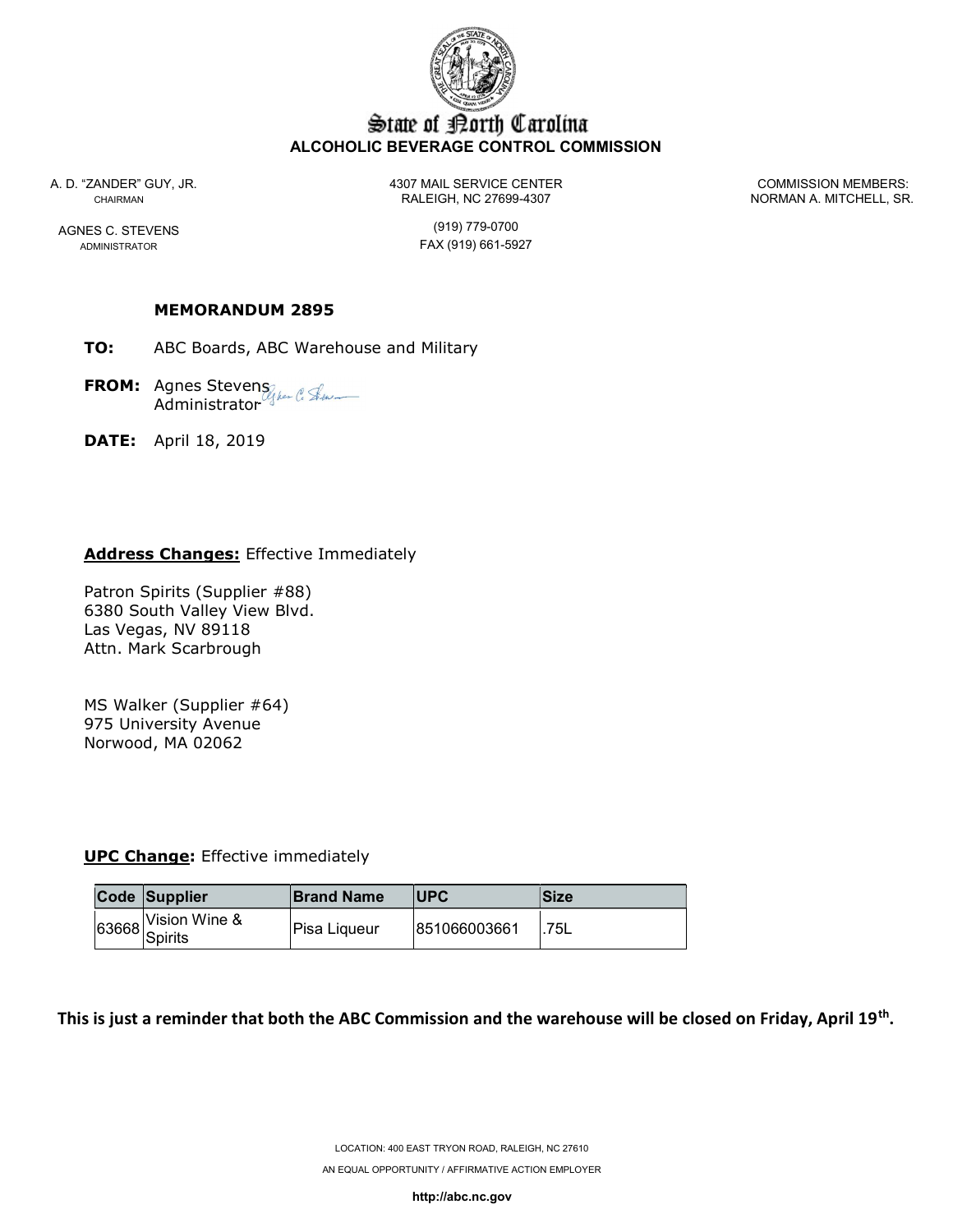### **Supplier Change:** Effective Immediately

New supplier: Lonerider Spirits (Supplier #769) 624 Holly Springs Road Suite 163 Holly Springs NC 27540

The following products have moved from Barrister & Brewer to Lonerider Spirits

| <b>NC Code Supplier</b> |                   | <b>Brand Name</b>                            |       |
|-------------------------|-------------------|----------------------------------------------|-------|
| 21199                   | Lonerider Spirits | Lonerider Sherry Cask Finish Bourbon Whiskey | 50ML  |
| 66273                   | Lonerider Spirits | Lonerider Bourbon Whiskey Sherry Cask Finish | .750L |

# NC Code Change:

Old Code / Name: 33406 Tim Smith's Climax Wood Fired Whiskey New Code / Name: 66166 Tim Smith Southern Reserve Bourbon

It's the same liquid repackaged under a new name & distilled in Fletcher, North Carolina

# Case Size Change:

The below product is changing to a six-bottle case effective May 1st

NC Code: 50534 **Brand Name: Torres 10 Imperial Brandy** Case Cost: \$61.73 Retail cost: \$19.95

Code & Category Change: Effective Immediately the code has changed to a regular listed item

Old Code: 20695 New Code: 22394

NC Code: 22394 Brand Name: Russell's Reserve Single Barrel Rye Whiskey NC Category: Rye Whiskey